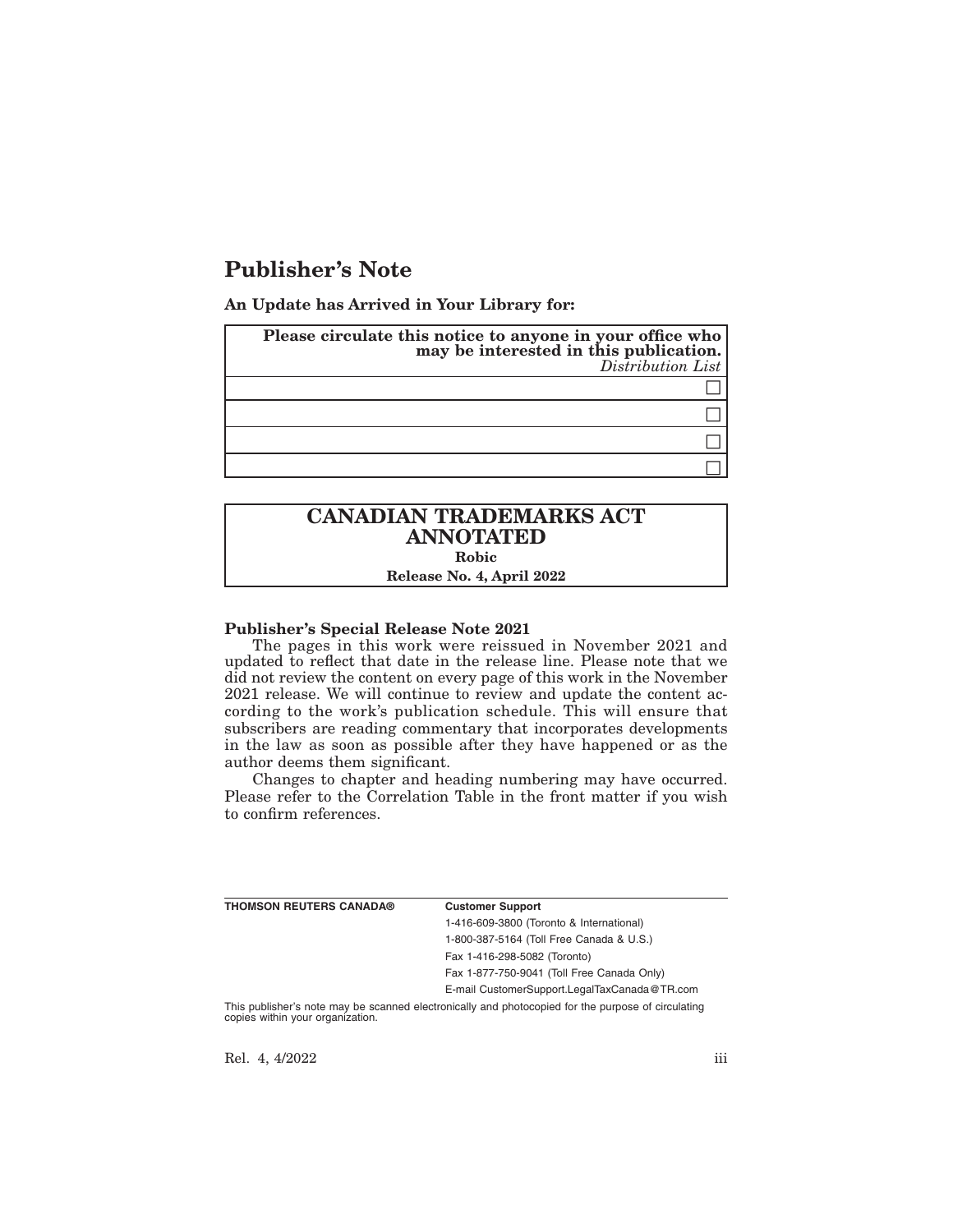This comprehensive reference work sets out the original purpose and application of the Act, administrative policies, case law and secondary sources.

#### **What's New in this Update:**

This release features updates to Appendix J. CIPO including the addition of the Goods and Services Manual – Main Features, Goods and Services Manual – Class Headings, and the addition of the Trademarks Guide. This release also features the addition to Appendix P1. Nice Classification of the Nice Classification – 11th Edition – Version 2022 – List of Classes with Explanatory Notes. This release also includes updates to Appendix PS. Procedural Summaries VI. Summary of Procedure for the Resolution of Disputes under the CIRA Domain Name Dispute Resolution Policy.

#### **Highlights:**

- E **Nice Classification—11th Edition—Version 2021—List of Classes with Explanatory Notes—** A new version of the eleventh edition of the International Classification of Goods and Services for the Purposes of the Registration of Marks came into force on January 1, 2022. The International Bureau of WIPO will apply the 2022 version of the eleventh edition of the Nice Classification to: any application for international registration that is received by the Office of origin on or after January 1, 2022; any application for international registration that is received by the International Bureau of WIPO on or after January 1, 2022, when the said application is received by the International Bureau of WIPO after the two-month time limit referred to in Article 3(4) of the Protocol Relating to the Madrid Agreement Concerning the International Registration of Marks. For all international registrations for which the list of goods and services has been classified according to the 2021 version of the eleventh edition of the Nice Classification, the International Bureau of WIPO will insert the abbreviation "NCL (11-2022)" next to the list of goods and services in the notifications sent to designated Contracting Parties, registration certificates and publications. The International Bureau of WIPO will not reclassify, in accordance with the 2022 version of the eleventh edition of the Nice Classification, the list of goods and services in international registrations with a date earlier than January 1, 2022.
- E **Summary of Procedure for the resolution of disputes under the** *CIRA Domain Name Dispute Resolution*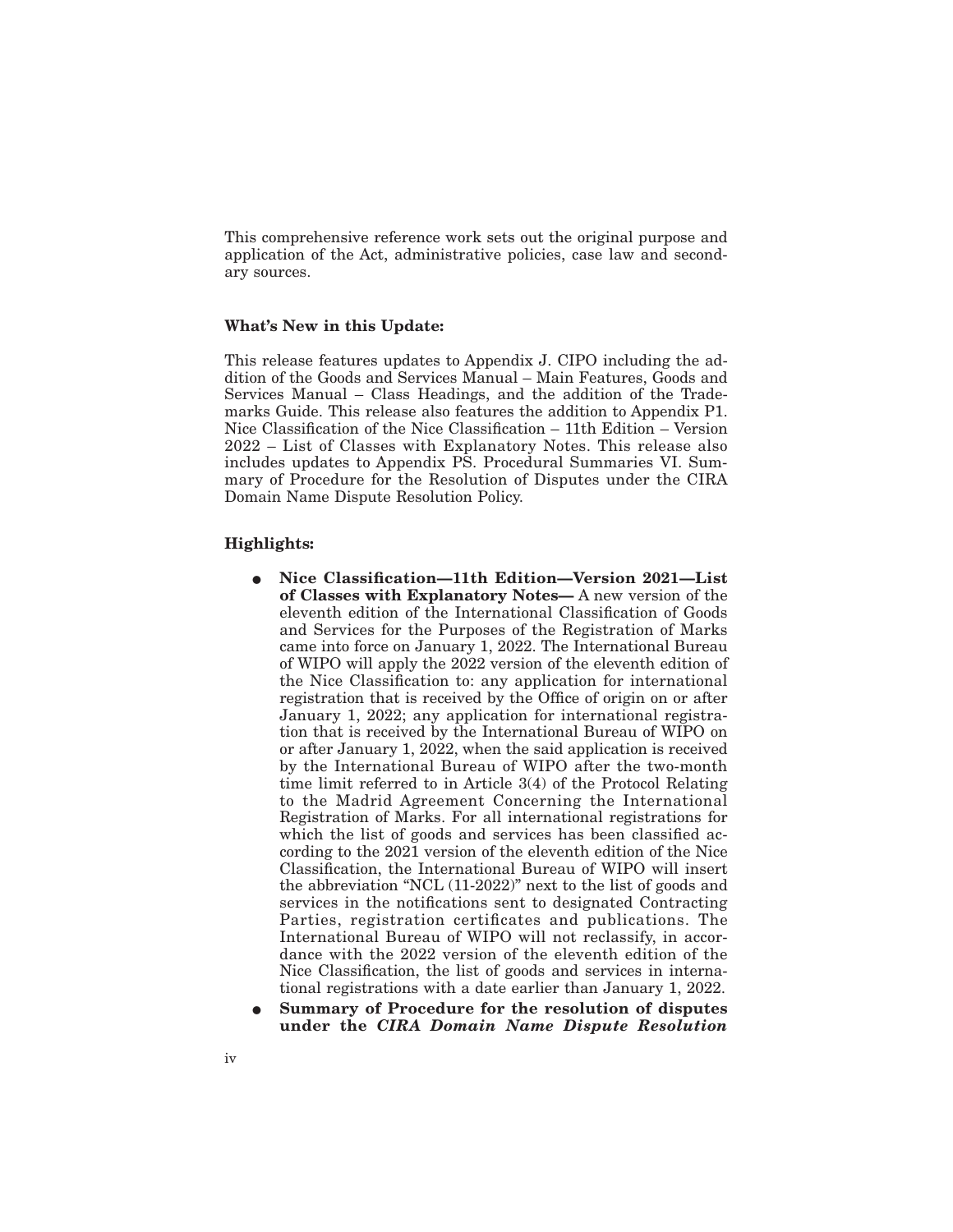*Policy***—Case Law—Notice to the Registrant—** The identity of the Registrant was not published in the public WHOIS database. Therefore, the Registrant's name was not included in the Complaint. The Complainant did not file any further submissions with respect to the issue of the Registrant's legitimate interest in the disputed domain name. The Registrant failed to file its response by the due date. The Panel explained that the Registrant's failure to participate raised the question of whether he or she in fact received the complaint. Although CDRP proceedings are designed as summary in nature, basic natural justice demand that the Panel be satisfied the Registrant received, or was afforded an adequate opportunity to receive, notice of the complaint. Based on the material provided, the Panel was satisfied the CIIDRC forwarded a copy of the Transmittal Letter and a copy of the Complaint to the Registrant at the address set forth in the registration information. Pursuant to the CDRP Rules, the Registrant was thus deemed to have received sufficient notice to allay any natural justice concerns: *Skechers USA, Inc. II and Berling, Re*, 2021 CarswellNat 2933 (C.I.R.A.).

E **Summary of Procedure for the resolution of disputes under the** *CIRA Domain Name Dispute Resolution Policy***—Case Law—Complainant Had Rights—** The disputed domain name was termodeck.ca. The Complainant is the owner of the Canadian trademark registration TermoDeck. Where the Complainant relies upon a trademark registered prior to the domain name registration date, the Policy does not require or permit a Panel to go behind the registration to determine whether the mark is valid or invalid based upon lack of distinctiveness or non-use. In cases where a trademark registration matured to registration after the domain name registration date, or the Complainant is relying on common law rights, it must establish rights that predate the domain name registration. The Domain Name was registered on June 24, 2004. The TERMODECK Trademark issued to registration before the registration date of the Domain Name. Therefore, the Complainant established rights that preceded the registration of the Domain Name: The disputed domain name was termodeck.ca. The Complainant is the owner of the Canadian trademark registration TermoDeck. Where the Complainant relies upon a trademark registered prior to the domain name registration date, the Policy does not require or permit a Panel to go behind the registration to determine whether the mark is valid or invalid based upon lack of distinctiveness or non-use. In cases where a trademark registration matured to registration after the domain name registration date, or the Complainant is relying on common law rights, it must establish rights that predate the domain name registration. The Domain Name was

Rel. 4, 4/2022 v